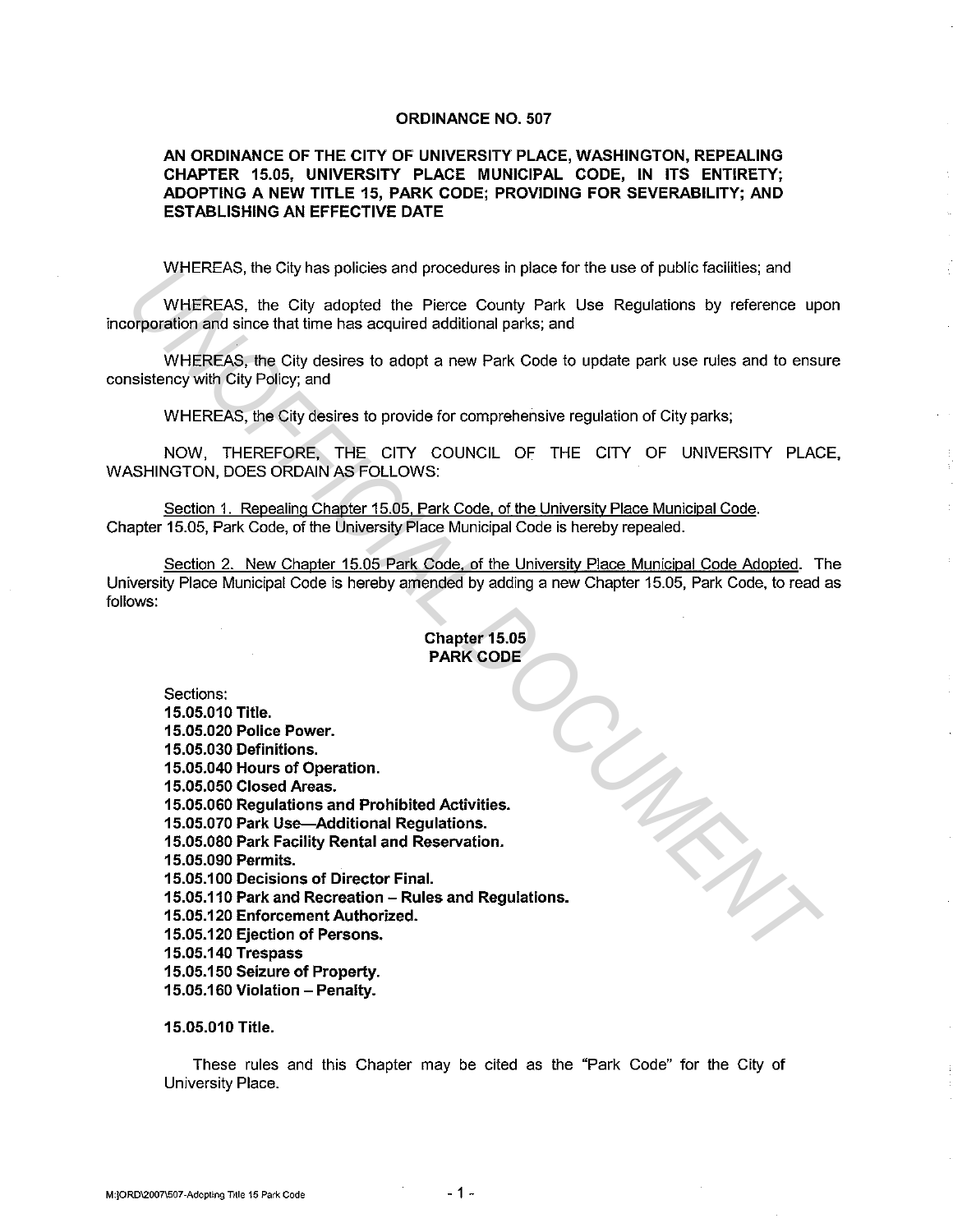# **15.05.020 Police Power.**

This Chapter is hereby declared to be an exercise of the police power of the City for the public peace, health, safety, and welfare and its provisions are to be liberally construed.

### **15.05.030 Definitions.**

For the purposes of this Chapter, the following terms, phrases, words, and their derivations shall have the meaning given in this section:

A. "Director'' means the Director of Parks and Public Works for the City of University Place, or such other Director or designee as the City Manager may designate.

B. "Motor vehicle" means any self-propelled device capable of being moved upon a road, and in, upon, or by which any Persons or property may be transported or drawn, and includes, but is not limited to, automobiles, trucks, motorcycles, motor scooters, jeeps or similar type four-wheel drive vehicles, and snowmobiles, whether or not they can legally be operated upon the public highways.

C. "Park" means and includes all City parks, passive open space land, and bodies of water contained therein, trails, public squares, public drives, parkways, boulevards, or any parking areas associated therein, museums, pools, buildings, and playgrounds or play structures and/or any other City of University Place park or open space area designated by the City. For the purposes of this Chapter, the blowing terms, phrases, words, and their<br>derivations shall have the meaning given in this section:<br>A. "Director" means the Director of Parks and Public Works for the City of<br>University

D. "Person" means all natural persons, firms, partnerships, corporations, clubs and all associations or combination of persons whatsoever, acting for themselves or by an agent, servant, or employee.

E. "Trail" means any path or track designed for use by pedestrians, bicycles, or other non-motorized modes of transportation, and which is not of sufficient width, nor graded or paved with concrete, asphalt, gravel, or similar substance, so designed as to permit its use by standard passenger automobiles, or other right-of-way specifically designated and posted for non-vehicular use.

F. ''Trailer'' means a towed vehicle, which contains any sleeping or housekeeping accommodations, boat, animal, apparatus, or is designed for the purpose of transporting any of the same by towing behind a Vehicle.

G. "Vehicle" is any wheeled conveyance, whether motor powered, animal-drawn, or self-propelled. The term includes any trailer in tow of any size, kind or description. Exception is made for baby carriages, wheelchairs, and vehicles in the service of the City parks.

H. "Watercraft'' means any floating device, powered by internal combustion engine, wind or human power, capable of traveling on or under water.

# **15.05.040 Hours of Operation.**

Parks shall be open to the public every day of the year from dawn until dusk, unless otherwise posted. Use of any Park before or after posted hours of operation is prohibited, except by facility rental or reservation or by Special Event Permit issued under Chapter 5.05 UPMC.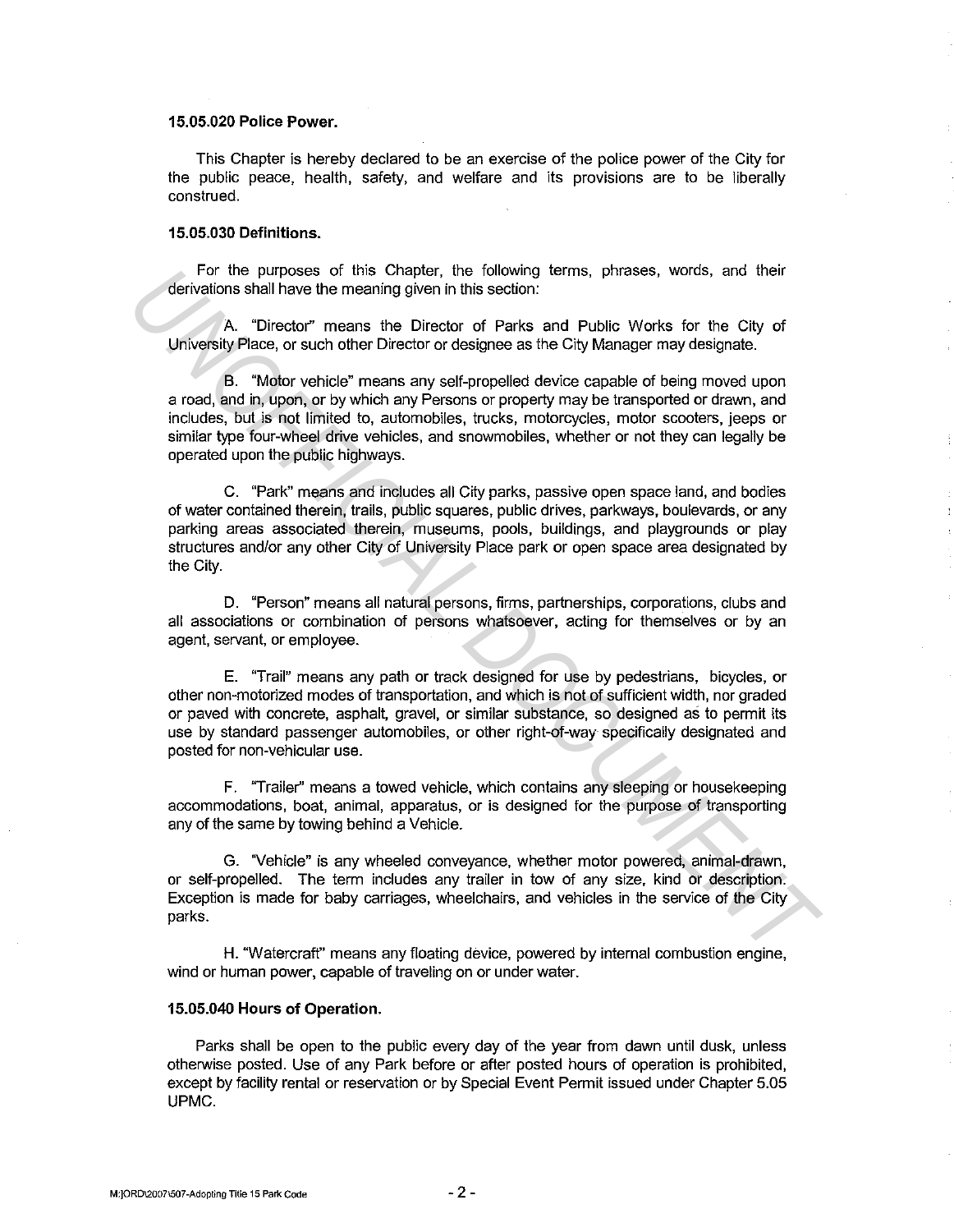# **15.05.050 Closed Areas.**

Any section or part of any Park may be declared closed to the public by the Director at any time and for any interval of time, either temporarily or at regular and stated intervals {daily or otherwise) and either entirely or merely to certain uses, as the Director finds reasonably necessary for the public health, safety, welfare, or convenience or for park maintenance.

#### **15.05.060 Regulations and Prohibited Activities.**

# A. Park Property.

1. Destruction and Removal. No Person shall vandalize, damage, destroy, mark, deface by graffiti, displace or remove, any buildings, bridges, tables, benches, fireplaces, railings, paving or paving materials, signs, notices or placards, monuments, stakes, posts, stones, trees, shrubs, plants, public utilities, or other structures, equipment, facilities or Park property or appurtenances whatsoever, either real or personal.

2. Erection of Structures. No Person shall construct or erect any building or structure of whatever kind, whether permanent or temporary in character, or run or string any public service utility into, upon, or across Park property, except by facility rental or reservation or Special Event Permit issued under Chapter 5.05 UPMC.

3. Climbing Trees, etc. No Person shall climb any tree or walk, stand or sit upon monuments, fountains, railing, fences or upon any other property not designated or customarily used for such purposes.

4. Pollution of Waters. No Person shall throw, discharge, or otherwise place or cause to be placed in the waters of any stream, or other body of water in or adjacent to any Park or any stream, storm sewer, or drain flowing into such waters, any substance, matter or thing, liquid or solid, which will or may result in the pollution of the waters.

5. Deposit Trash. No Person shall bring in, dump or deposit any trash, waste or garbage not generated during lawful use of the Park or City moorage facilities. All trash, waste and garbage generated during lawful use of the Park or City moorage facilities shall not be placed in any waters in or contiguous to the Park nor left anywhere on the grounds, but shall be placed in the proper receptacles where provided. Where receptacles are not so provided, all such trash, waste and garbage shall be carried away from the Park by the Person responsible for its presence and properly disposed of elsewhere. **19.05.060 Regulations and Prohibited Activities.**<br> **A** Perk Property, 11. Destruction and Removal. No Person shall vandalize, damage, destroy, mark, defects by graffill, displace or remove, any buildings, bridges, tables,

B. Animals.

1. Hunting. No Person shall hunt, molest, harm, frighten, kill, trap, chase, tease, shoot or throw missiles or objects at any animal, reptile or bird, nor shall he remove or have in his possession the young of any wild animal, or the eggs or nest, or young of any reptile or bird.

2. Feeding. No Person shall feed any bird or wild animal or give or offer, or attempt to give, to any animal or bird any tobacco, alcohol or other known noxious substances.

3. Hitching of Animals. No Person shall tie or hitch any animal to any tree, plant or fence, unless in a designated area or unless such action is not reasonably likely to cause damage to Park property.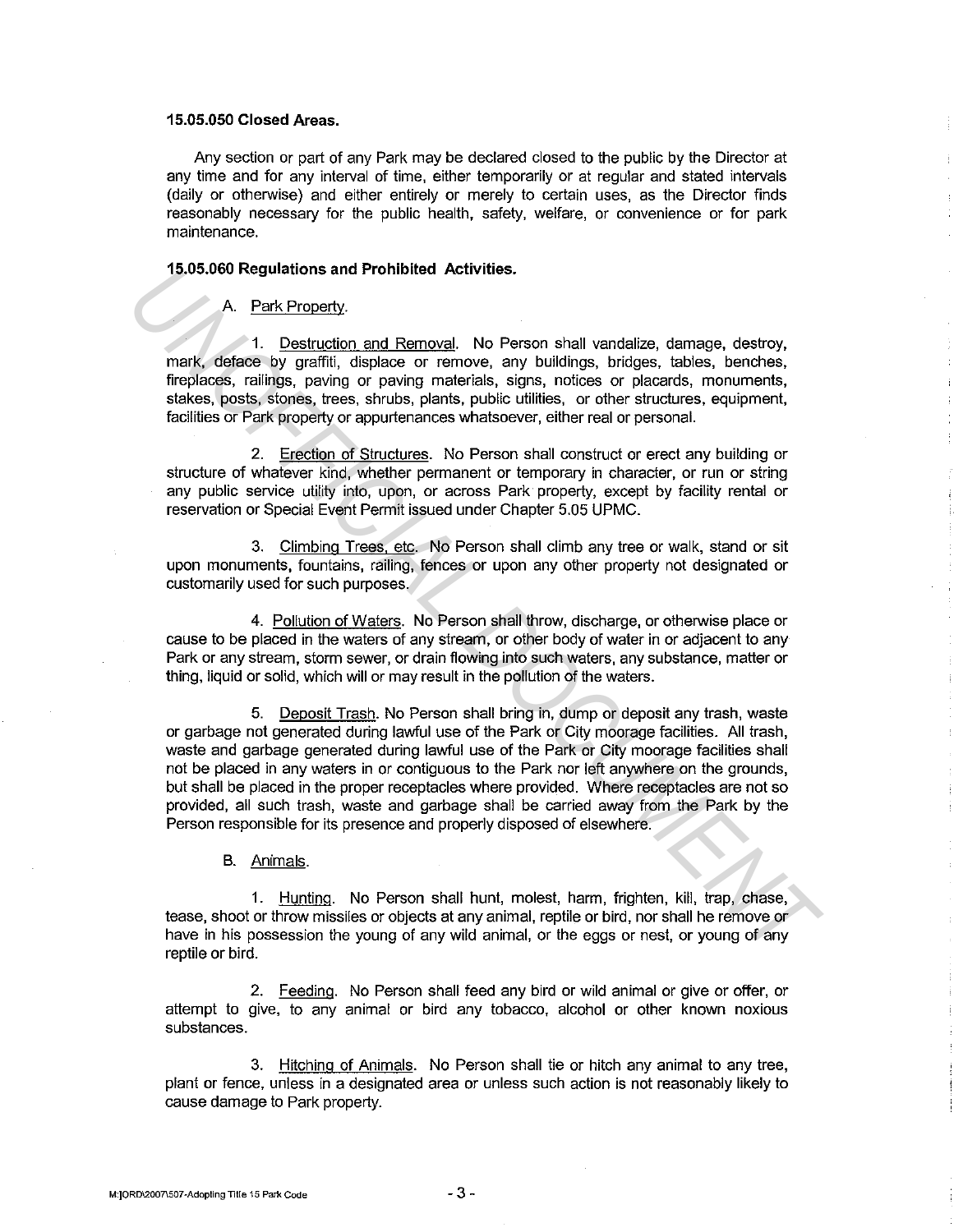4. Domestic Animals. No Person shall allow a dog or animal under that Person's care, custody or control to run at large. All animals in those areas where animals are permitted shall be restrained at all times on adequate leashes, unless dogs are in a designated off-leash dog area. A Person whose dog or other domestic animal is in a Park is responsible for removing feces deposited by such animal from the Park.

# C. Traffic.

1. City Motor Vehicle Laws Apply. No Person shall fail to comply with all applicable provisions of the City motor vehicle traffic laws in regard to equipment and operation of Vehicles together with such regulations as are contained in this Chapter and other ordinances.

2. Enforcement of Traffic Regulations. No Person shall fail to obey all traffic officers and Park employees, ·such Persons being authorized and instructed to direct traffic whenever and wherever needed in the Parks and on the highways, streets or roads immediately adjacent thereto in accordance with the provisions of these regulations and such supplementary regulations as may be issued subsequently by the Director.

3. Obey Traffic Signs. No Person shall fail to observe carefully all traffic signs indicating speed, direction, caution, stopping, or parking, and all others posted for proper control and to safeguard life and property.

4. Speed of Vehicles. No Person shall drive a Vehicle at a rate of speed exceeding 10 miles an hour, except upon such roads as the Director may designate, by posted signs for speedier travel.

5. Vehicle Operation Confined to Roads. No Person shall drive any Vehicle on any area except designated Park roads or parking areas, or such other areas as may be specifically designated by the Director.

6. Vehicles in Designated Areas. No Person shall park a Vehicle in other than an established or designated parking area, and such use shall be in accordance with the posted directions and with the instructions of any attendant who may be present.

7. Abandoned Vehicles. No Person shall leave any Vehicle in the Park that is or appears to be inoperable, immobile, disassembled or extensively damaged. Evidence of inoperability and damage includes, but is not limited to, a buildup of debris that obstructs use, a broken window or windshield, a missing wheel, a fiat tire, a nonfunctional motor or transmission, missing bumpers, or missing license plates. <sup>11</sup>. <u>Click Motor Venicle Leavs Apply.</u> No Person shall tall to comply with a<br>doperation of vehicles together with such regulations as are contained in this Chapter and<br>other ordinances.<br>The Comparison of the City motor v

8. Immovable Vehicles. No Person shall leave any Vehicle in the Park with one or more wheels chained, or with motor set in gears and doors locked, or in any manner fixed or arranged so that such Vehicle cannot readily be moved by hand.

9. Double Parking. No Person shall double-park any Vehicle on any road or parkway unless directed by a Park official.

10. Vehicle Parking Hours. No Person shall park a Vehicle overnight on Park property.

11. Bicycle Operation. No Person shall ride a bicycle other than on the righthand side of the road paving as close as conditions permit, and bicycles shall be kept in single file when two or more are operating as a group. Persons shall at all times operate their bicycles with reasonable regard for the safety of others, signal all turns, pass to the

**M:JORD\2007\507-Adopting Title 15 Park Code -4 -**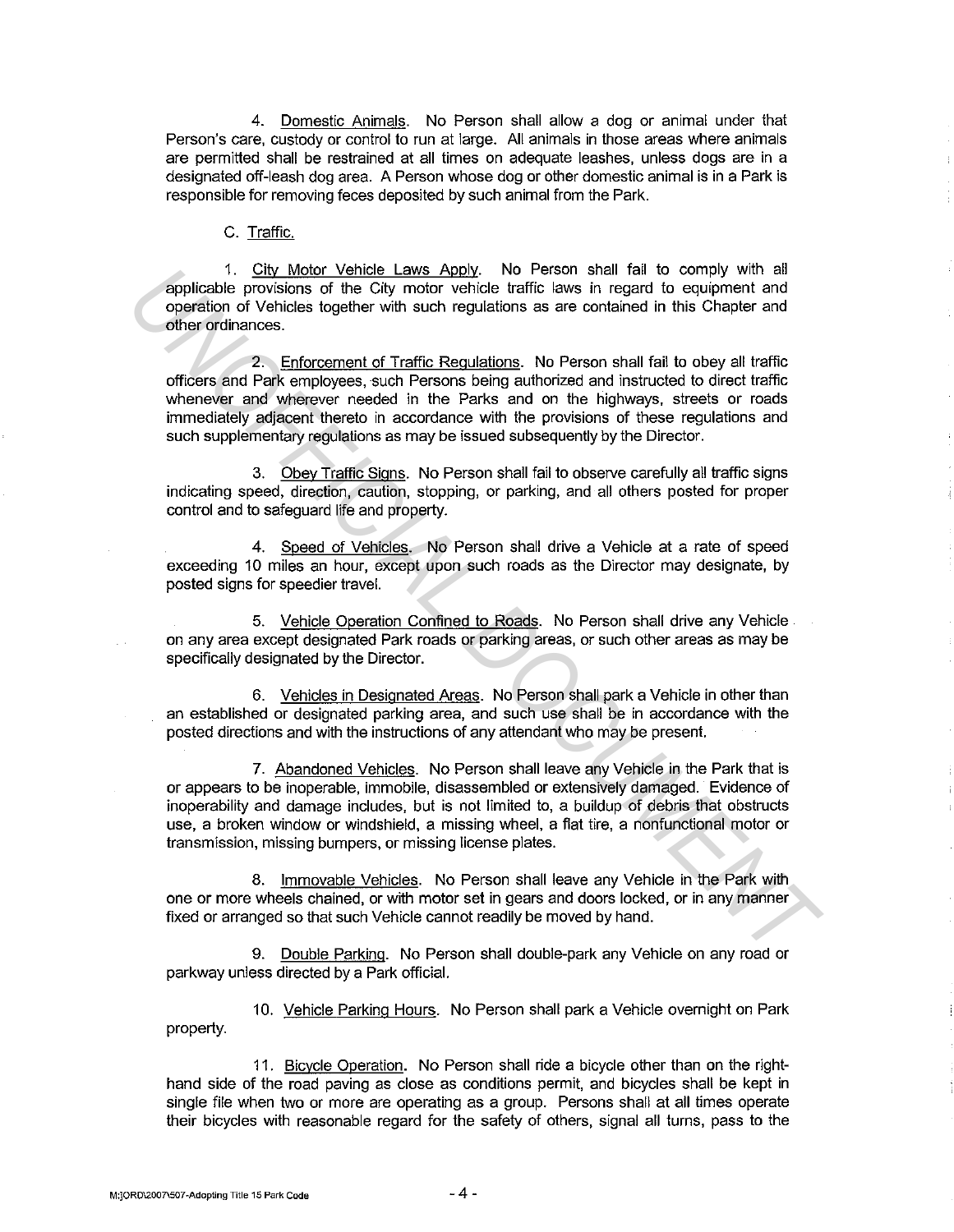right of any Vehicle they are overtaking, and pass to the right of any Vehicles they may be meeting.

12. Immobile Bicycles. No Person shall leave a bicycle lying on the ground or paving, or set against trees, or in any place or position where other Persons may trip over or be injured by them.

D. Picnic Areas and Use.

1. Regulated. No Person shall picnic or lunch in a place other than those designated or reasonably useful for that purpose. Attendants shall have the authority to regulate the activities in such areas when necessary to prevent congestion and to secure the maximum use for the comfort and convenience of all. Visitors shall comply with any directions given to achieve this end.

2. Availabilitv. No Person shall violate the regulation that use of the tables and benches and other park amenities follows, generally, the rule of "first come, first served," unless by facility rental or reservation or by Special Event Permit issued under Chapter 5.05 UPMC.

3. Nonexclusive. No Person shall use any portion of the picnic areas or of any of the buildings or structures therein for the purpose of holding picnics to the exclusion of other Persons, nor shall any Person use such area and facilities for an unreasonable time if the facilities are crowded, unless by a facility rental or reservation or by a Special Use Permit issued under Chapter 5.05 UPMC.

4. Barbeque. No Person shall operate a barbeque except in designated areas and unless he or she takes all necessary safety precautions to ensure the safety of others and of the Park property. All barbeques must be self-contained units that use coal or propane gas, and only be used outside. Coals, ashes, grease or other byproducts of said barbeques may not be disposed of on Park property.

E. Recreational Activities.

1. Bathing Areas. No Person shall erect, maintain, use or occupy on or in any beach, stream bank, or bathing area, any tent, shelter or structure of any kind.

2. Firearms. No Person shall use, carry, or possess firearms of any descriptions, or air rifies, spring guns, bow and arrows, slings or any other forms of weapons potentially inimical to wildlife and dangerous to human safety, or any instrument that can be loaded with and fire blank cartridges, or any kind of trapping device. Shooting into Park areas from beyond Park boundaries is forbidden. 1. <u>Requisited</u>. No Person shall picnic or lunch in a place other than those<br>
designated or ressonably uselul for that purpose. Altendants shall have the authority to<br>
requisite the control mass when nocessary to prevent c

3. Camping. No Person shall camp in the open, or in tents, shacks, or any other temporary shelter, nor shall any Person leave any movable structure or special vehicle to be used or that could be used for such purpose, such as house trailer or camp trailer.

4. Games. No Person shall take part in or abet the playing of any games involving thrown or otherwise propelled objects, or the playing of rough or comparatively dangerous games such as football or baseball, except in areas set apart for such use, or otherwise reasonably useful for such use and not reasonably likely to cause injury or interfere with the use of Park facilities by the general public. Roller skating and skateboarding, golf and horseshoes shall be confined to those areas specifically designated for such use.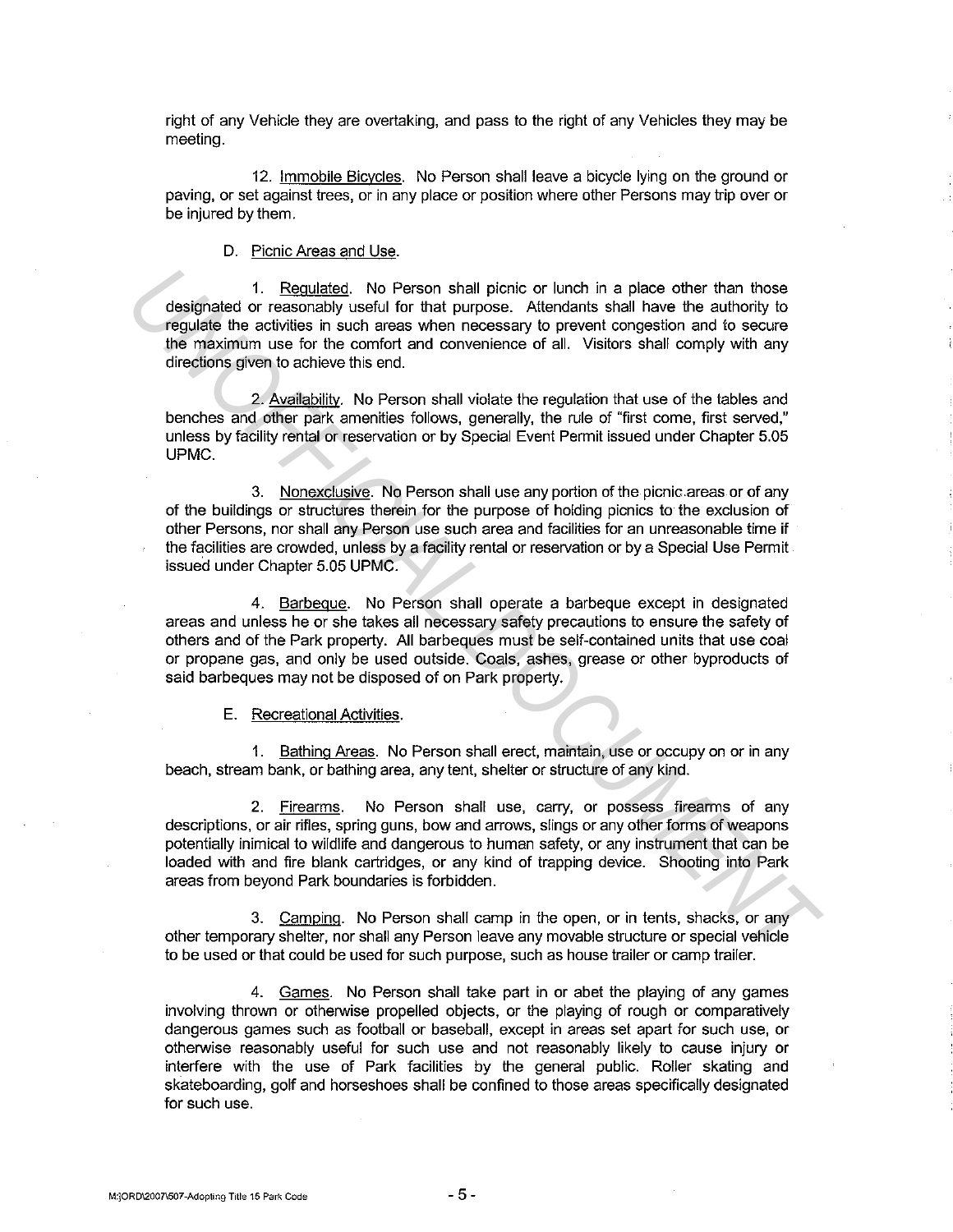5. Model Aircraft. No Person shall fiy or operate any gas or electric powered aircraft, model aircraft, model rockets or hot air balloons, except at specified places and times designated for such activities by the Director upon his determination that:

- a. Adequate provision has been made to ensure that the health and safety of participants in and spectators of any such activities will not be subject to undue hazard;
- b. Such activities will be conducted in such a manner as to minimize potential damage to public or private property;
- c. Such activities will not constitute a public nuisance; and
- d. Such activities will not unduly interfere with the use of Park facilities by the general public;
- e. User has provided to the City a certificate of insurance satisfactory to the Director naming the City as an additional insured.

6. Racing. No Person shall engage in conduct or hold any trials or competitions for speed, endurance or hill climbing involving any Vehicle, boat, aircraft or animal, except at specified places and times designated for such activities by the Director upon his determination that: **Studients will be conducted in such a manner as to minimize**<br> **Studient and the conducted in such a manner as to minimize**<br> **C.** Studient activities will not constitute a public nuisance; and<br> **C.** Studient activities wil

- a. Adequate provision has been made to ensure that the health and safety of participants in and spectators of any such activities will not be subject to undue hazard;
- b. Such activities will be conducted in such a manner as to minimize potential damage to public or private property;
- c. Such activities will not constitute a public nuisance;
- d. Such activities will not unduly interfere with the use of Park facilities by the general public; and
- e. User has provided to the City a certificate of insurance satisfactory to the Director naming the City as an additional insured.

#### F. Behavior.

1. Alcoholic Beverages. No Person shall have or be under the infiuence of alcoholic beverage of any kind, except that alcohol may be served in conjunction with Special Event Permit or facility rental agreement.

2. Violence. No Person shall exhibit violence or possess a firearm or weapon.

3. Fireworks and Explosives. No Person shall bring, or have in his possession, or set off or otherwise cause to explode or discharge or burn, any firecrackers, torpedo, rocket, or other fireworks or explosives of infiammable material, or discharge them or throw them into any such area from land or water adjacent thereto including any City Park or on the grounds of any City facilities, except in conjunction with a Special Event Permit. This prohibition includes any substance, compound, mixture, or article that in conjunction with any other substance or compound would be dangerous from any of the foregoing standpoints.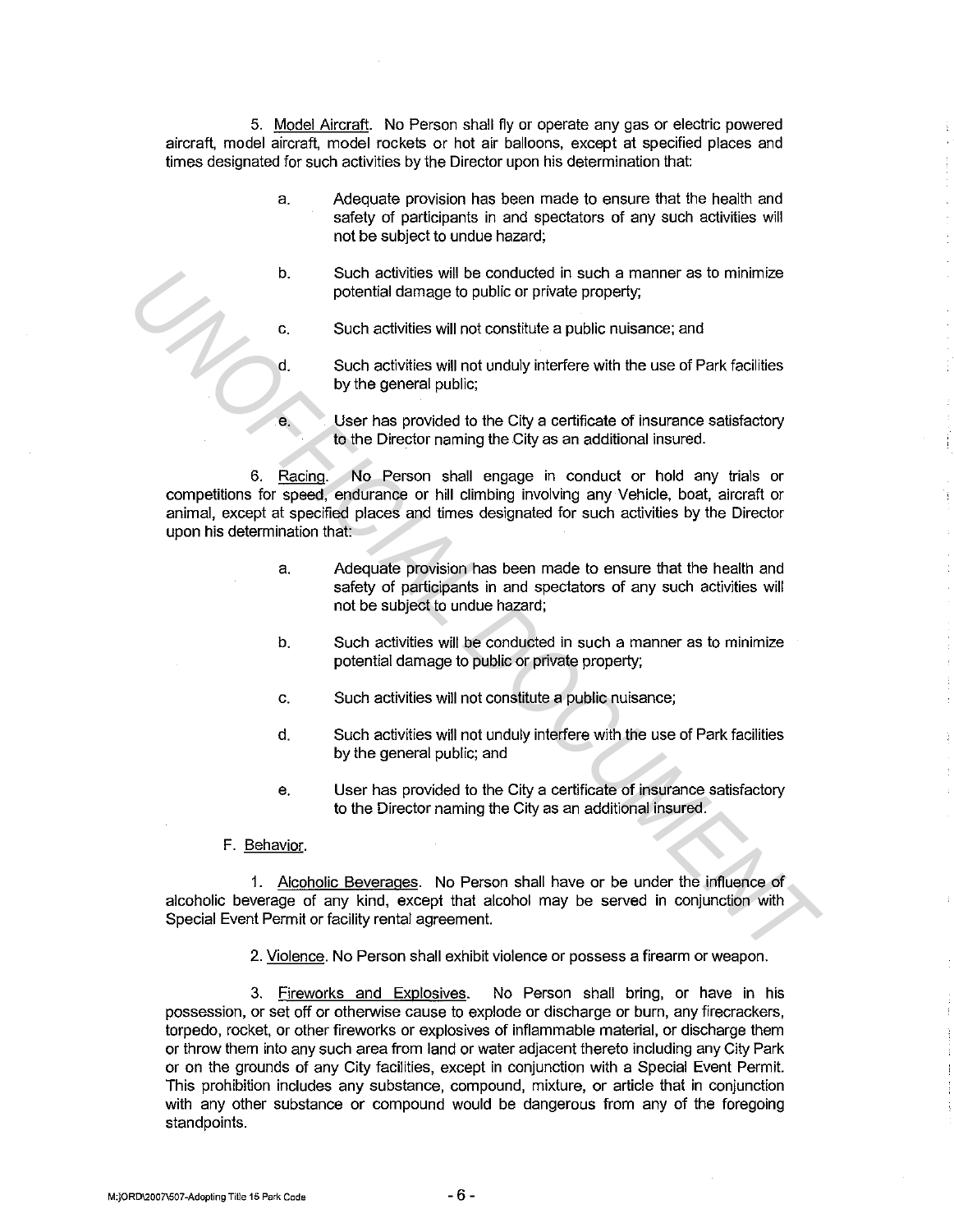4. Fires. No Person shall build or attempt to build a fire except in such areas and under such regulations as may be designated by the Director. No Person shall drop, throw, or otherwise scatter lighted matches, burning cigarettes or cigars, tobacco paper or other inflammable material, within any Park area or on any highway, road or street abutting or contiguous thereto.

5. Closed Areas. No Person shall enter an area posted as "Closed to the Public," nor shall any Person use, or abet the use of any area in violation of posted notices.

6. Games of Chance. No Person shall gamble, or participate in or abet any game of chance.

7. Loitering and Boisterousness. No Person shall sleep or protractedly lounge on the seat, or benches, or other areas, or engage in loud, boisterous, threatening, abusive, insulting or indecent language, or engage in any disorderly conduct or behavior tending to a breach of the public peace.

8. Signs. No Person shall attach, affix or otherwise post any sign, placard, advertisement, or inscription to any Park property, nor shall any Person erect or cause to be erected any sign whatsoever on any public lands or roads in or adjacent to a Park, except by facility rental or reservation or Special Event Permit issued under Chapter 5.05 UPMC, or by permission of the Director. 6. <u>Games of Chance</u>. No Person shall gamble, or participate in or abet any<br>game of chance.<br>The sease, or benches, or other areas, or engage in loud, bolaterous, threatening, abusive,<br>insulting or independent language, or

9. Noise. No Person shall operate a loudspeaker or mechanical amplifier, nor play a radio, stereo, television set, or similar device at volumes such that they may be heard from over 20 feet from the source, except by facility rental or reservation or Special Event Permit issued under Chapter 5.05 UPMC.

10. Exhibit Permits. No Person shall fail to produce and exhibit any permit from the Director he claims to have upon request of any Person who desires to inspect the same for the purpose of enforcing compliance with any ordinance or rule.

11. Interference with Permittees. No Person shall disturb or interfere unreasonably with any Person or party occupying any area, or participating in any activity, under the authority of a permit, rental, or reservation.

G. Sales.

1. Vending and Peddling. No Person shall expose or offer for sale any article or thing, nor shall he station or place any stand, cart or Vehicle for the transportation, sale or display of any such article or thing, except by sales permit issued under this Chapter, or Special Event Permit issued under Chapter 5.50 UPMC.

2. Advertising. No Person shall announce, advertise, or call the public attention in any way to any article or service for sale or hire, except by sales permit issued under this Chapter.

# **15.05.070 Park Use-Additional Regulations.**

A. City Skate Park within the Cirque/Bridgeport Park. The following rules apply to the fenced and concrete City Skate Park within the Cirque/Bridgeport Park; these rules apply in addition to the rules set forth in this Chapter:

1. Helmets are required.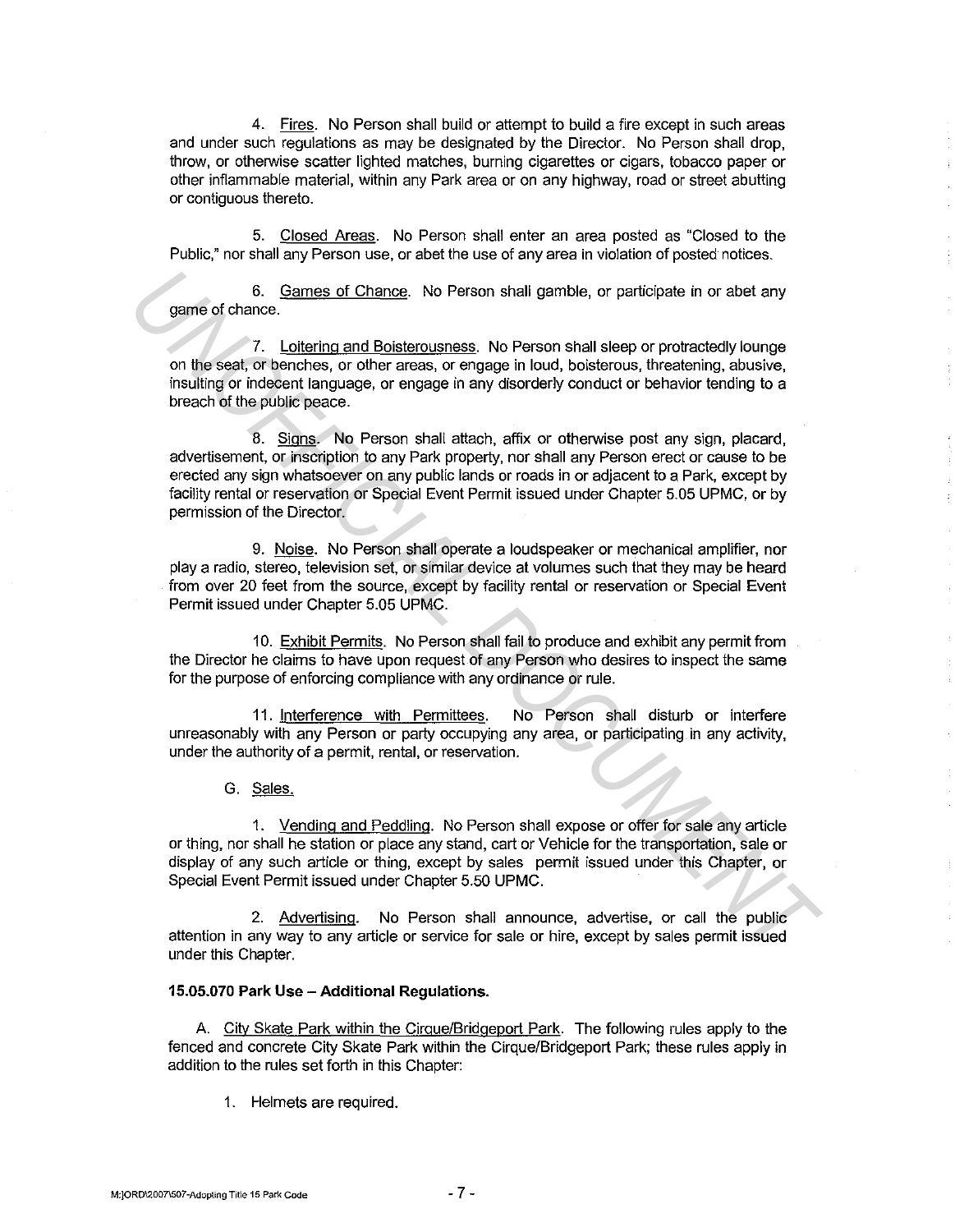2. Bicycles, in-line skates, and scooters are permitted only in the areas designated by signs in the Skate Park.

3. Motorized scooters are prohibited in the Park. A "motorized scooter" means a footboard mounted upon two or more wheels controlled by an upright handle and propelled by a motor.

4. Spectators are prohibited in skating areas.

No glass containers are permitted in skating areas.

6. No modifications to the ramps, handrails, bowls or other structures are permitted.

7. No pets permitted.

8. No bicycles permitted in the advanced skating area.

9. No skating or skateboarding in the parking area.

B. Curran Apple Orchard. The following rules apply to the Curran Apple Orchard Park; these rules apply in addition to the rules set forth in this Chapter:

1. No Person shall pick or throw apples.

2. Notwithstanding other provisions of this Chapter, fruit trees within the Orchard may be pruned, maintained, and harvested in accordance with policies and procedures approved by the Director.

3. No fires are permitted in the orchard.

4. Barbeques are permitted only in designated areas.

#### **15.05.080 Park Facility Rental and Reservations.**

The Director may designate certain Park areas that may be rented or reserved on a first come, first served basis. Any rental fees shall be adopted by City Council Resolution. The Director may adopt reasonable policies and procedures for the rental and reservation of Park areas and reasonable rules for the use of any rented or reserved facilities based on the particular uses of certain Parks. The Director may impose reasonable conditions upon any rental or reservation as are necessary to ensure adherence to the standards set forth for permits at UPMC 15.05.090. **E.** No glass containers are permitted in skating areas.<br> **E.** No modifications to the ramps, handfalls, bowls or other structures are<br> **T.** No pets permitted.<br> **E.** No blogodes permitted.<br> **E.** Ourran Agole Orchard Park;<br>

# **15.05.090 Permits.**

A Special Event Permit. Any Person desiring to use Park facilities for a designated period of time or for a specific purpose or event shall obtain a Special Event Permit for such use if, based upon the type of event, number of participants, or other unusual conditions, such use may negatively impact other Park visitors or conflict with normal Park usage. Such Special Event Permit shall be issued by the City, in accordance with the provisions of UPMC 5.10. In addition to the standards set forth in UPMC 5.10, the Director may reasonably condition any Special Event Permit for Park use as necessary to ensure adherence to the following:

1. That the proposed activity or use of the Park will not unreasonably interfere with or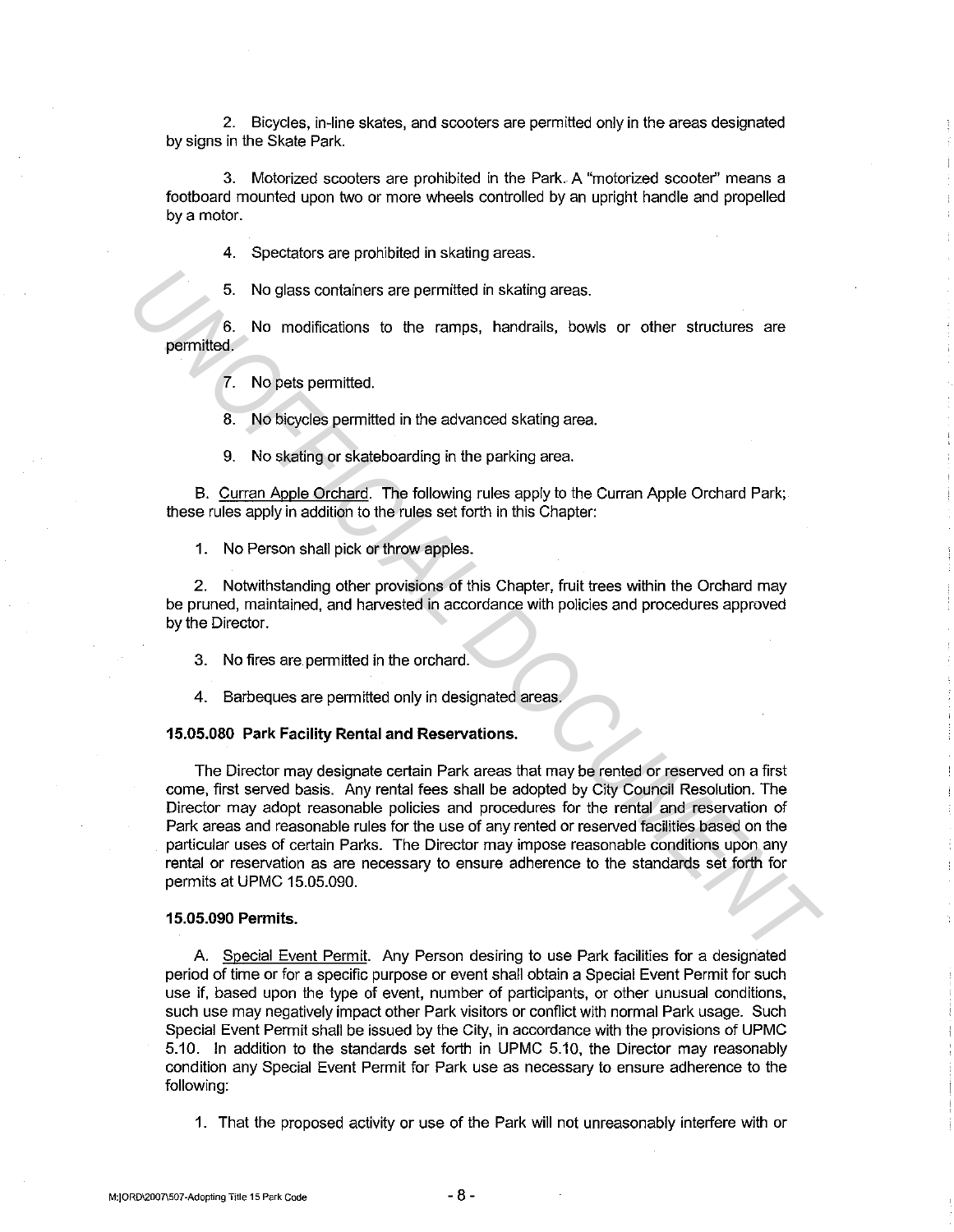detract from the general public enjoyment of the Park;

2. That the proposed activity and use will not unreasonably interfere with or detract from the promotion of public health, welfare, safety and recreation;

3. That the proposed activity or use is not reasonably anticipated to incite violence, crime or disorderly conduct;

4. That the proposed activity will not entail unusual, extraordinary or burdensome expense of police operation by the City; the City may require the applicant to hire private security personnel; and

That the facilities desired have not been reserved for other use at the day and hour required in the application.

B. Sales Permit. Any Person desiring to engage in any of the activities described in Section 15.05.060(G), shall obtain a Sales permit before engaging in such activity, which shall be issued by the Director. The Director shall issue a sales permit upon a determination that:

1. The proposed sales activities will enhance public or private enjoyment of the Park facilities;

2. The proposed sales activities will not unreasonably interfere with or detract from the promotion of public health, welfare, safety and recreation;

3. That the facilities desired have not been reserved for other use at the day and hour required in the application; and

4. In those instances where proposed sales will include food or alcoholic beverages, the applicant has made a satisfactory showing that it has contacted the Health Department or the State Liquor Control Board and taken appropriate steps to secure that agency's approval of the proposed handling and sales.

C. Conditions of Issuance.

1. During all periods of use, Persons using a Park facility under permit or rental agreement shall be bound by all Park rules and regulations and all applicable ordinances fully as though the same were inserted in the permits or agreements.

2. During all periods of use, Persons using a Park facility under permit or rental agreement shall obtain and maintain public liability insurance acceptable to the City or other insurance necessary to protect the public and the City, unless waived by the Director. The Director may require a certificate evidencing such insurance and naming the City as an additional insured. 4. That the proposed sate with wall no the neislal unusual, excreasionary or burdensome changed carbidy sersonne; and<br>
5. That he facilities desired have not been reserved for other use at the day and hour<br>
required in the

3. Persons using a Park facility under permit or rental agreement shall be required to protect, save, and hold the City and its elected and appointed officials and employees, while acting in the scope of their duties, harmless from and against all claims, demands, and causes of action, including attorney's fees, arising in any way out of the acts of omissions of the Person or its agents, employees, or members.

4. Persons using a Park facility under permit or rental agreement shall deposit with the City, unless waived by the Director, a sum set by City Council Resolution, which sum shall be refunded to the Person at the expiration of the permit or agreement upon a showing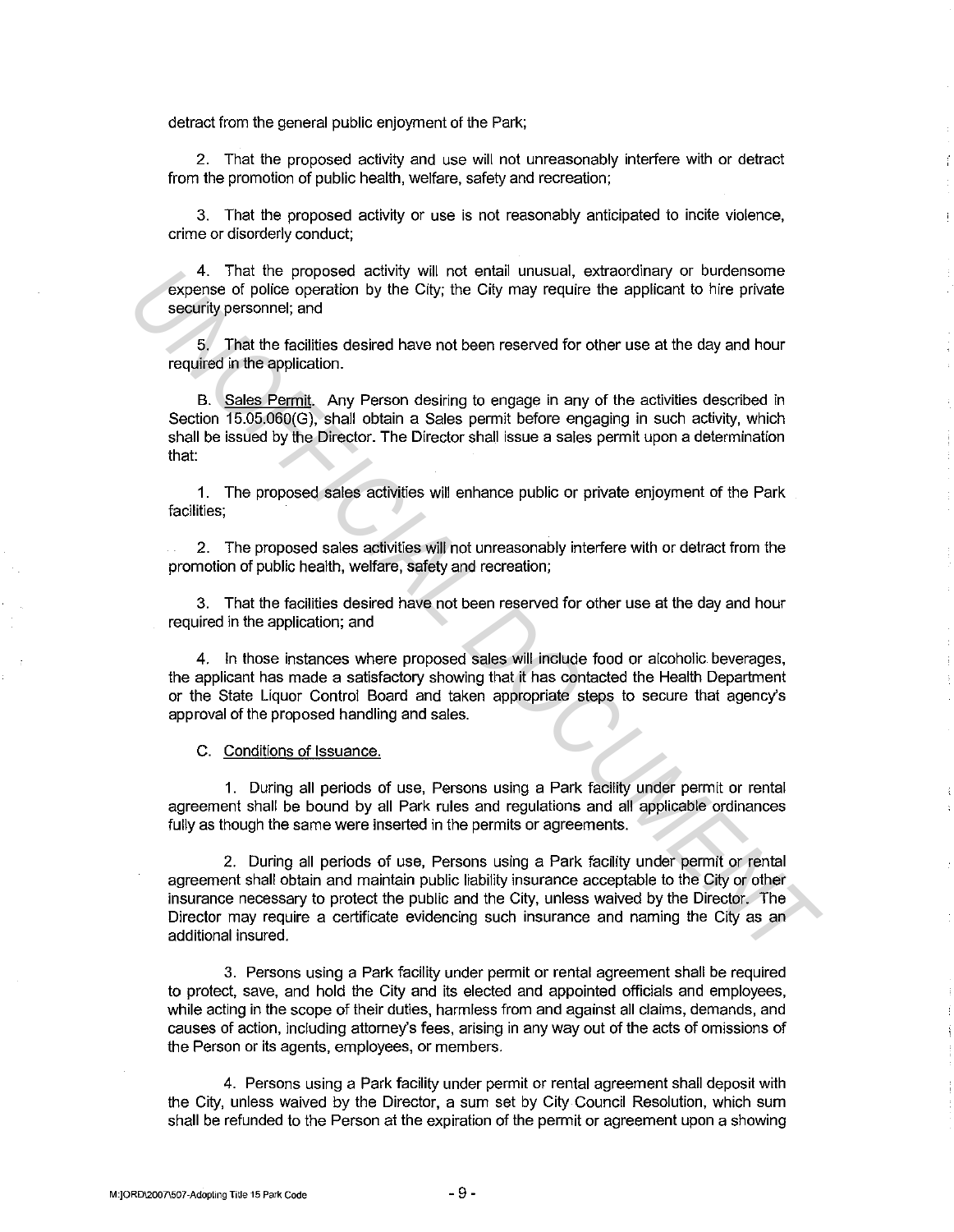by the Person of the following:

- a. All conditions placed on the permit or agreement and all applicable Park rules and regulations and all applicable ordinances have been complied with; and
- b. The Park has been returned to the condition in which it existed prior to the effective date of the permit or agreement including removal of all temporary structures, litter, signs, advertising or other debris resulting from or associated with the activities engaged in pursuant to the permit or agreement.

5. The City may place such conditions on receipt of the permit as are necessary to ensure adherence to the standards set forth in UPMC 5.10 and this Chapter.

6. All permit applications and rental and reservation requests shall be submitted to the City on forms and within the lime limits prescribed by the Director.

D. Appeal. Within ten (10) business days after the receipt of an application for a Special Event Permit or sales permit, the Director, or his designee, shall apprise an applicant in writing of the reasons for refusing a permit, and any aggrieved Person shall have the right to appeal in writing within ten days to the City's Hearings Examiner. Any such appeal shall be processed in accordance with Title 22, UPMC. with the echwite's engaged in pursuant to the permit or spreement.<br> **E.** The City may place such conditions on receipt of the permit as are necessary to<br> **E.** The City on forms and within the time limits prescribed by the

E. Liabilitv of Permittee. The Person or Persons to whom a permit is issued shall be liable for any loss, damage or injury sustained by any Person whatsoever by reason of the negligence of the Person or Persons to whom such permit shall have been issued,

F. Permit Revocation. The Director shall have the authority to revoke all permits issued under this Chapter upon a finding of violation of any rule, condition, regulation or ordinance, or upon good cause shown.

#### **15.05.100 Decisions of Director Final.**

All decisions of the Director, or his designee, regarding compliance by the recipient of any permit with the conditions of the permit and the provisions of this Chapter shall be final.

#### **15.05.110 Park and Recreation - Rules and Regulations.**

The Director shall have the power to promulgate and adopt reasonable rules and regulations pertaining to the operation, management, use, rental and reservation of the Parks, and shall post the same in conspicuous places in the Parks.

### **15.05.120 Enforcement Authorized.**

The Director and his or her designees shall, in connection with their duties imposed by law, diligently enforce the provisions of this Chapter.

# **15.05.130 Ejection of Persons.**

The Director and any Park attendant shall have the authority to eject from the Park any Person acting in violation of this Chapter.

#### **15.05.140 Trespass.**

The City police are authorized to trespass any Person engaging in unlawful behavior on